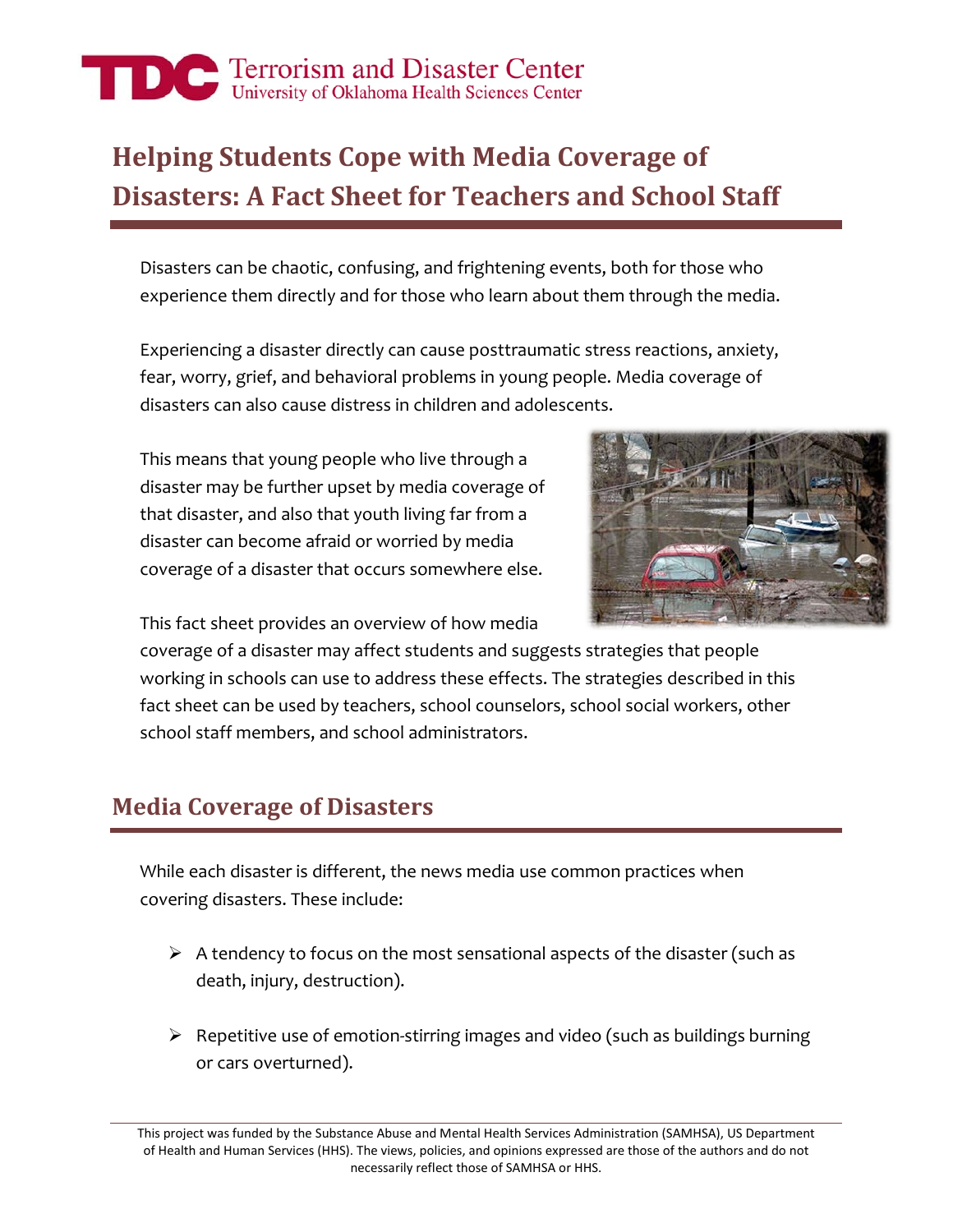Youth exposure to media coverage of disasters is most likely to occur via TV or the Internet. Therefore, for most of this factsheet we discuss the disaster media coverage that youth "view" or "see" on TV or online. However, students may also hear about disasters on the radio or read about disasters in newspapers or magazines. Therefore teachers and school staff need to consider students' exposure to disaster coverage in all forms of media.

## **The Effects of Media Coverage of Disasters on Children and Adolescents**

Because the news media often focus on the most frightening aspects of disasters, viewing disaster media coverage can be emotionally upsetting for children and adolescents.

Youth who view media coverage may be afraid, worried, or anxious. They may not be able to sleep because of these reactions or may not be able to stop thinking about what they have seen or heard. Students may be distracted while in class because they are thinking about the event or they may not be able to pay attention to their class work because they are tired from not sleeping well.

Reactions such as fear and worry result from youth thinking that what they see on TV or the Internet could happen to them, their family, or their friends.

Disasters covered in the media do not have to occur close to home to be upsetting for children and adolescents. Media coverage of a major disaster like the September 11<sup>th</sup> terrorist attacks or Hurricane Katrina can upset youth residing far from those events. Older youth may be able to distinguish between disasters that are closer to, or farther from home,



but younger children may not be able to make that distinction. Teachers and school staff should be aware that any disaster depicted in the media has the potential to affect a student and that youth may not be able to accurately estimate their vulnerability to a natural or human-caused event.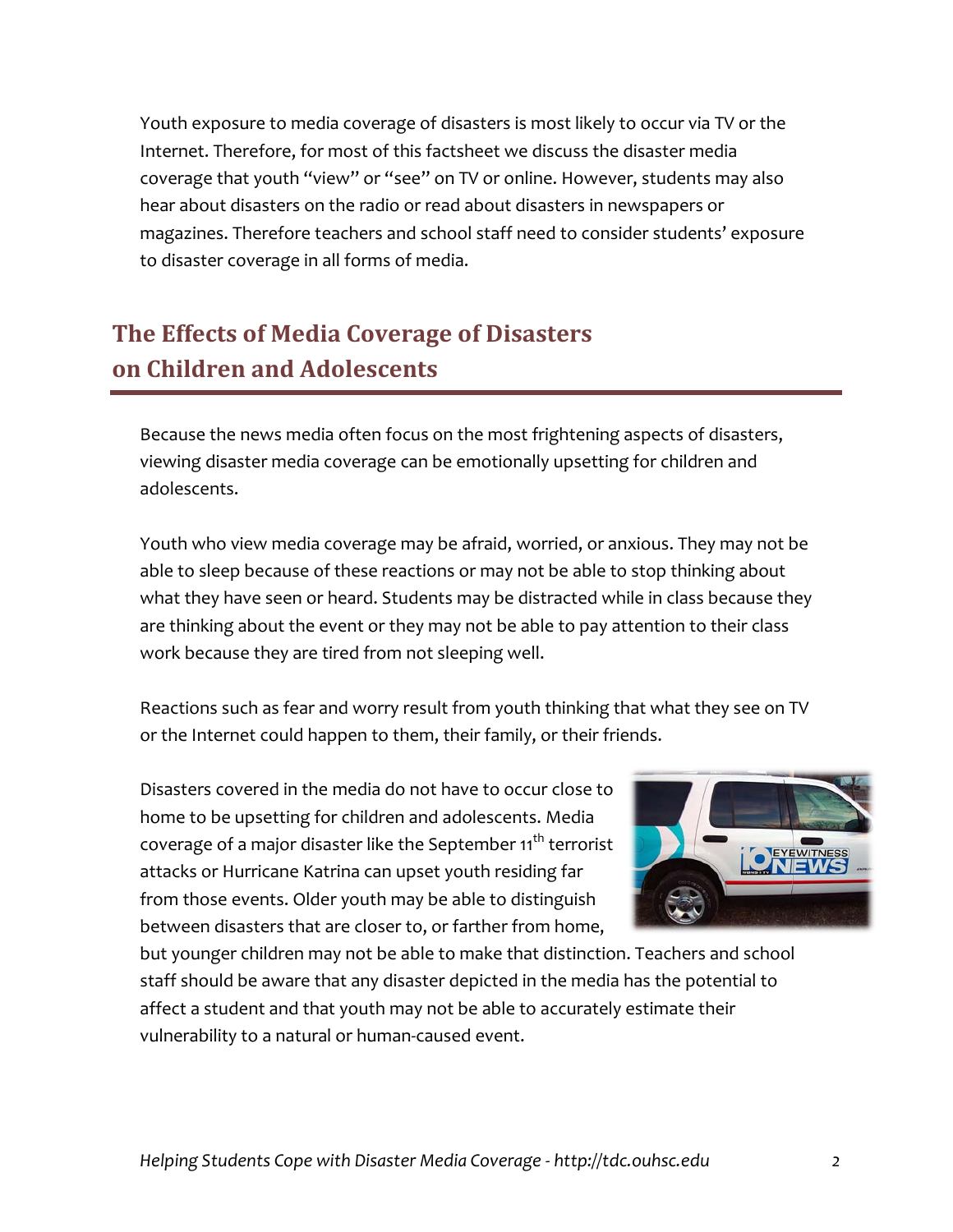The more disaster media coverage students see, the more afraid or upset they may become. Media coverage of a disaster may cause youth to worry about what is happening, which in turn causes them to want to watch more of the disaster coverage to get more information, which can then cause them to worry even more.

Younger children may be even more frightened by disaster media coverage than older youth. Video and images of injury, death, and destruction may be particularly upsetting for younger students.

Given the potential of media coverage of disasters to frighten or upset young people, what can you as a teacher or school staff member do? The next section describes strategies you can use to prevent or reduce the distress students experience in reaction to disaster media coverage.

## **Strategies for Helping Students Cope with Disaster Media Coverage**

When a major disaster is covered in the news, one way teachers and school staff can help students is by explaining the event.

*Explaining* media coverage of disaster includes:

- *Helping students understand what has happened and what is happening.* This may include discussing where the disaster happened (e.g., how close the disaster was to where your students live) and why it occurred. This may also include clarifying any misconceptions students have about the disaster. Students may not always understand what actually occurred in a disaster. For example, after the September  $11^{th}$  terrorist attacks many younger children did know what the World Trade Center was or what a terrorist did. Teachers and school staff can provide answers to basic questions about what actually happened, and this information and explanation may reduce a student's uncertainty about the event as well as the resulting worry.
- *Putting the disaster in context.* This may include letting students know how likely it is that a disaster like the one covered in the media could happen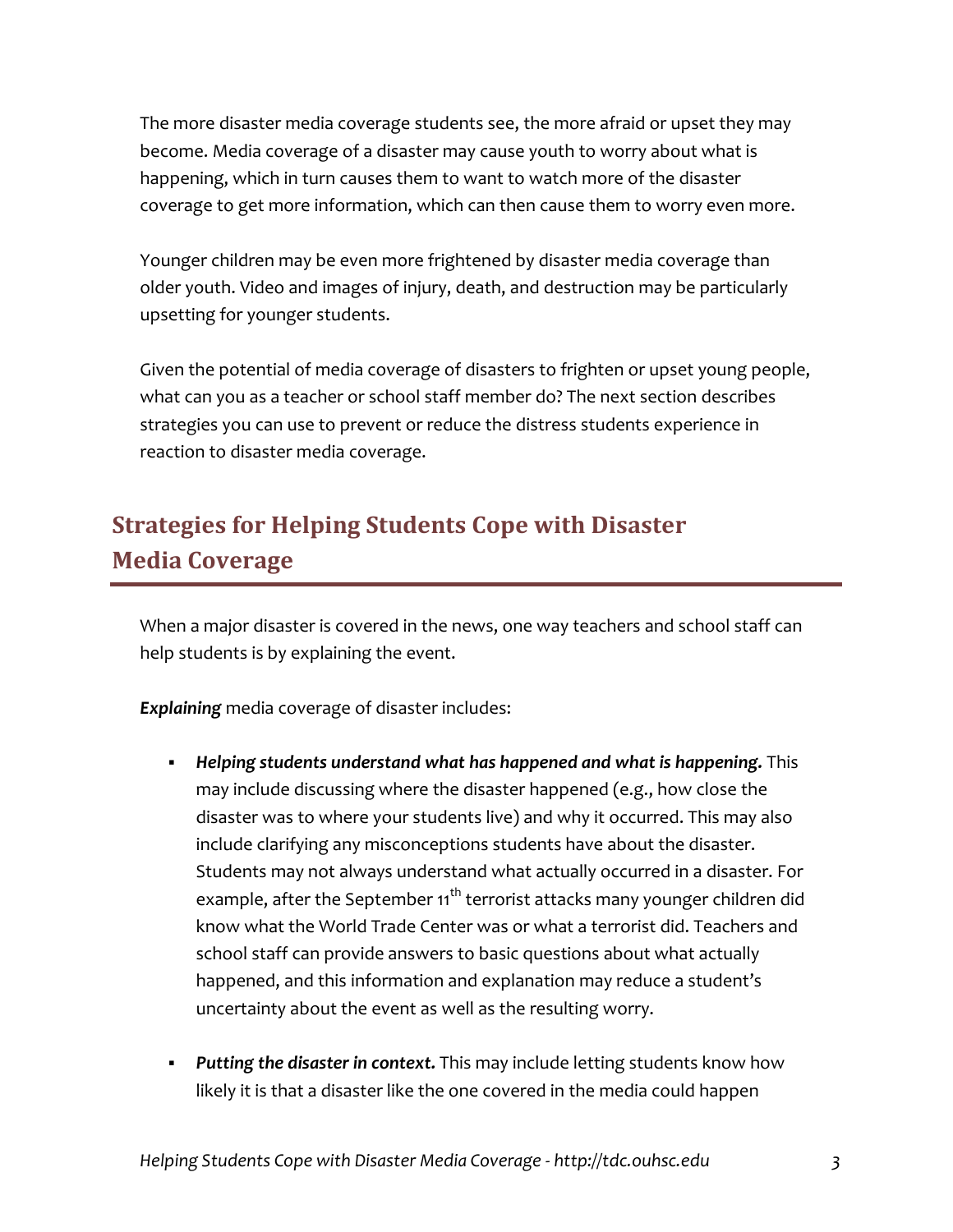where the students live. For example, if your school is in Minnesota, being affected by a hurricane is unlikely and this information may reassure students.

*Connecting the disaster to lesson plans.* Explaining what happened in a recent

disaster can be explored through history, geography, social studies, and science lesson plans. The American Red Cross provides curriculum materials that help teachers explain disasters to students in the classroom. Also, the New York Times often develops lesson plans that may help teachers discuss a recent disaster. For more details on both of these sources of teaching materials, see the



"Additional Information" section at the end of this document.

- *Informing students about the nature of the media and news coverage***.** Discuss with students how the news typically shows the scariest parts of any situation and repeats those parts over and over. This may help students understand that repeated images or video of death and destruction are not the only thing happening.
- *Reminding students that there are plenty of good things going on in the world.* Talk with students about the good things that are occurring in your community. Discuss with students how positive events do not make the news, but happen all the time. It may also help to discuss with students that there are lots of good people helping during a disaster (such as emergency responders, medical personnel, the government, and volunteers).
- *Assuring students that they are safe.* Explain to students that they are safe and that their family and all the adults at school will always do everything they can to keep them safe.

Following a disaster, teachers and school staff often have an opportunity to help students cope with a disaster by talking about the event.

Don't assume that a student's parents have already discussed the disaster with their child. Parents may have been too busy to talk about the events with their children or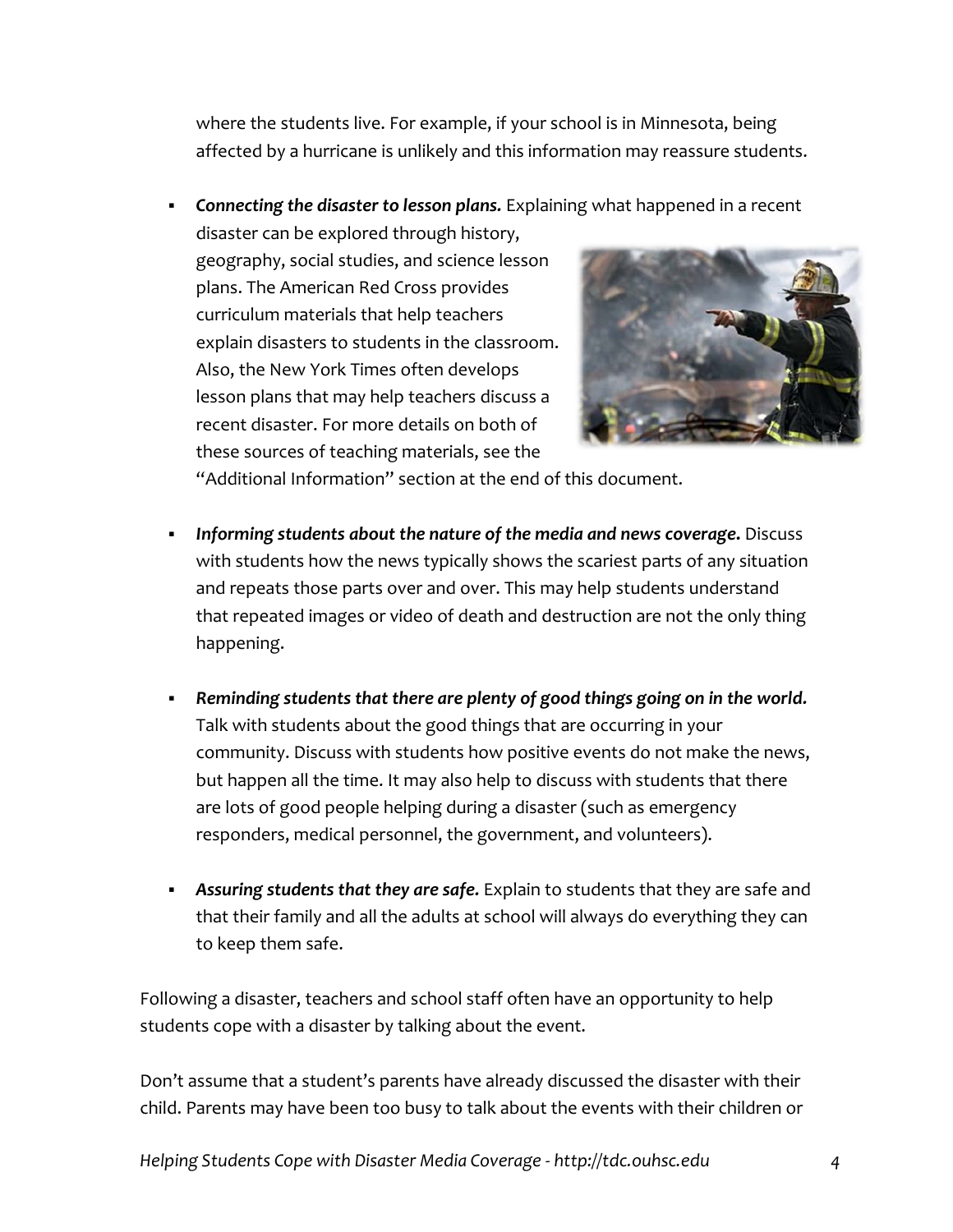may not have known what to say. Children may be upset about the disaster but not want to bring it up with their parents because they think it will upset their parents more. And even if parents have talked about a disaster with their children, students may have remaining questions that they did not want to ask their parents.



As a teacher or school staff member you may not always know what to say to a student about a disaster, but listening to students' concerns, providing explanations about what happened, and giving assurances of care and safety will help. For older or more mature youth, a more critical discussion of the disaster and feelings related to the disaster may be

helpful. But for all children, start by listening, explaining events, clarifying what happened, and providing assurances of safety and expressions of comfort.

#### **Helping Students Deal with their Emotions**

Students may feel confused and overwhelmed by their emotional reactions to disaster media coverage. They may need your help to sort through their feelings.

Helping a student deal with an emotional event includes:

- Being aware of your own emotions, and taking steps to cope with them in a healthy way that allows you to "be there" for students.
- Being available to discuss the event with students.
- Listening to what students say and validating their emotions.
- Providing honest responses to students, without overwhelming them with information.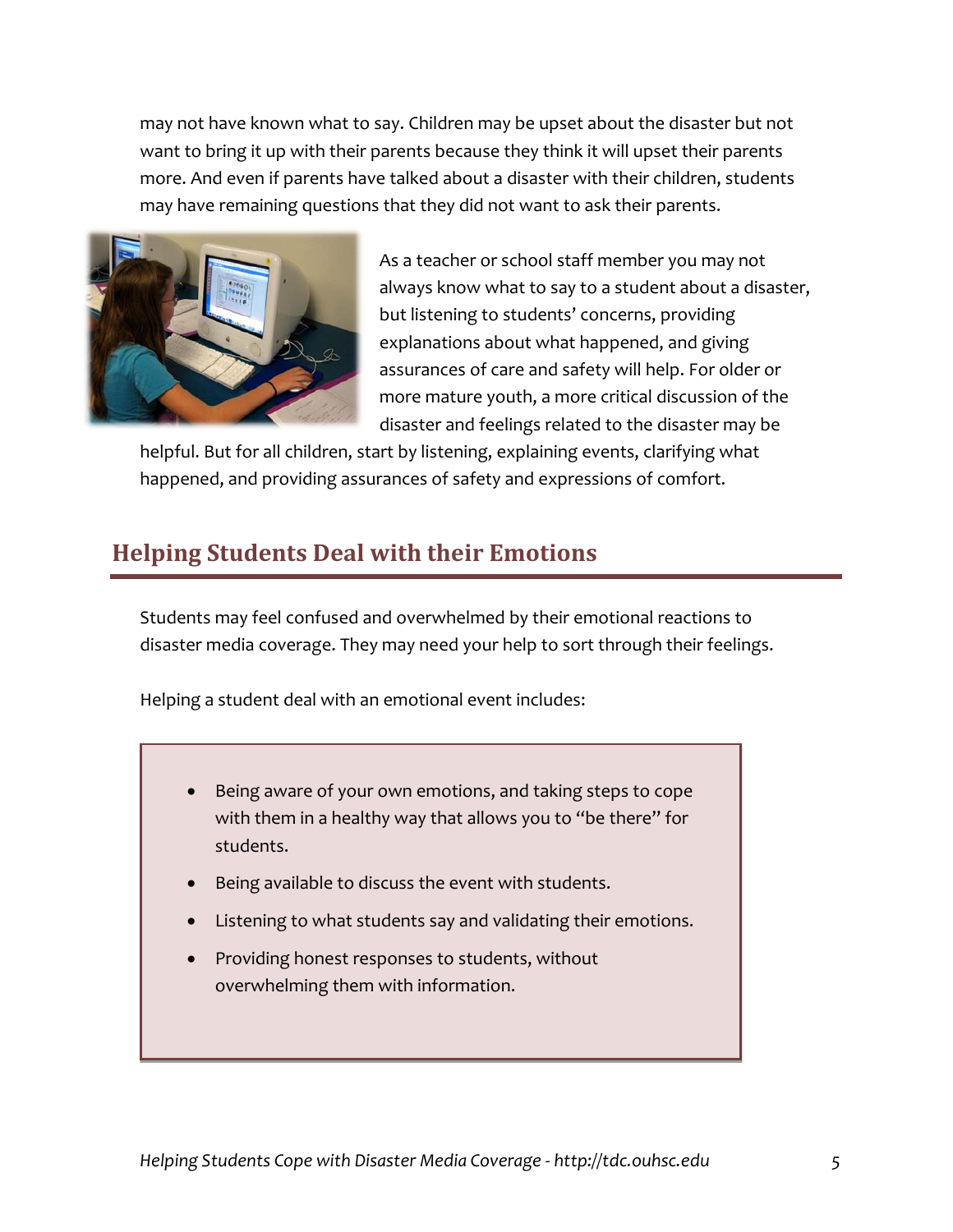- Encouraging students to talk about the event. If students are having difficulty talking about what is happening, use openended questions to start a conversation. (Examples of questions you might ask include: How do you feel about what happened? What do you think happened? Why do you think this happened?)
- Reassuring students that they are safe and that their family and the school staff will do everything they can to keep them safe.

*Be aware of your own emotions.* Being able to talk about the disaster will help students. To do so, you may need to take steps to control your own emotions so that you can listen to, talk with, and reassure students. It is natural to be upset and worried following a disaster, but sharing all of your own fears with students can overwhelm them. Teachers are models of emotional reactions and coping skills for their students. If students see you dealing in a healthy and honest way with your emotions and realize that it is possible to cope with even difficult or negative emotions and circumstances, they may feel reassured as a result and may learn good emotional reactions in the process.

Consider referring students who are very upset about a disaster to the school counselor or social worker. Following a traumatic event like a disaster—even one that happens far away from the school but is featured in the news—schools may want to establish plans that help teachers easily refer students who are particularly upset about the events to counselors or social workers who can provide individual or group care for those students.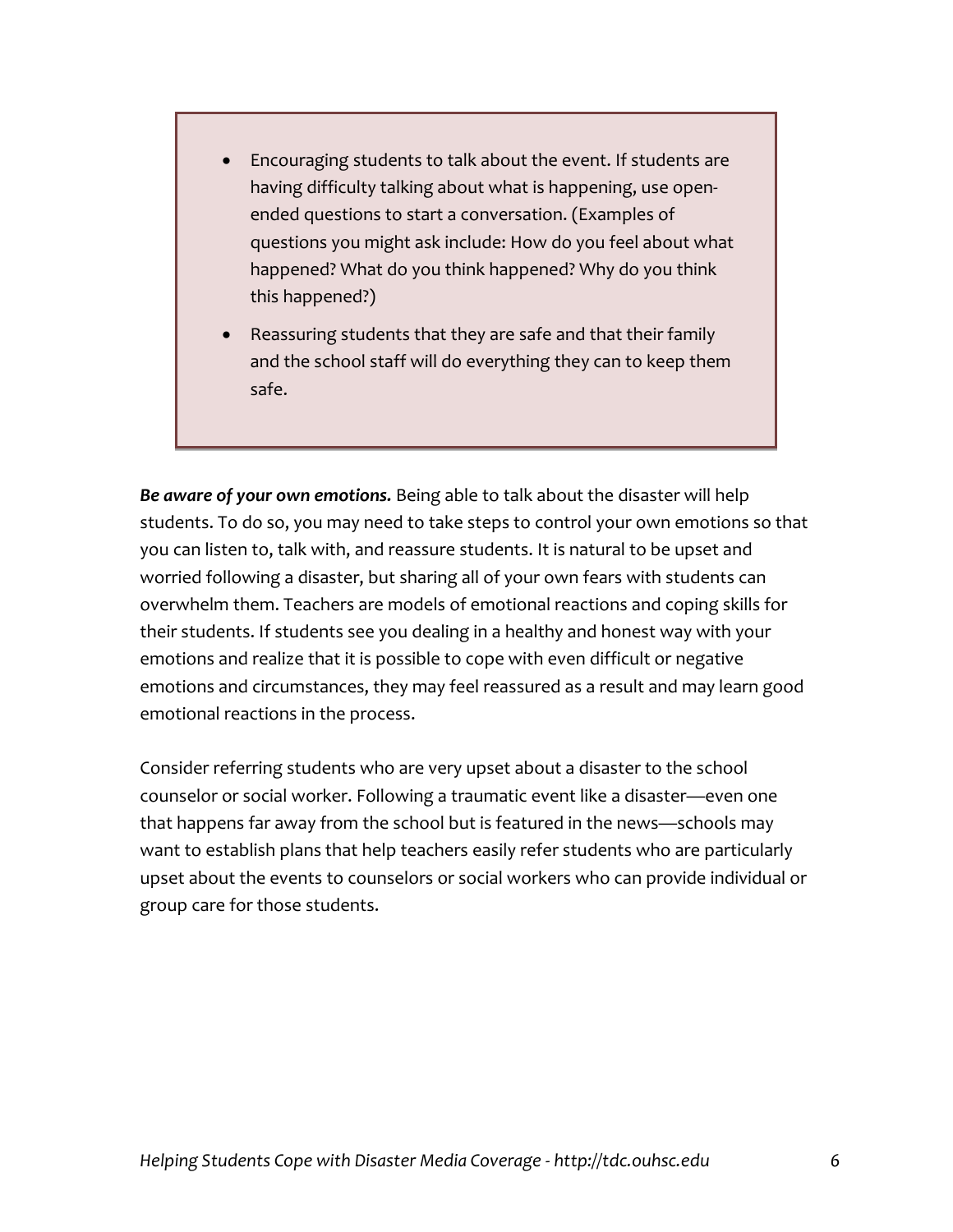### **Helping Students Develop Good Coping Skills**

Teachers can help students develop good coping skills. One way to cope following a disaster is to find a way to help those affected by the disaster. Teachers can help students identify ways to help such as making a donation of money or goods to a disaster relief agency. Donating time to a local community organization could have a positive impact on the community even if it is not directly related to a specific disaster. Classrooms and entire schools may decide that they want to participate in an activity together to help those affected by a disaster. A school food drive might



allow an entire school to come together to cope with their feelings about a disaster and help those affected in the process.

Another way that teachers can help students cope with the fear and uncertainty caused by media coverage of a disaster is to promote family disaster planning. Encourage students to help

their families create a disaster plan and compile a disaster kit. These activities advance preparedness and decrease anxiety while also giving families opportunities to share. Information on how to create a family preparedness plan is available in the "Additional Information" section at the end of this document. Teachers can, and should, also share details about the school and classroom disaster preparedness plans, which can further reassure students.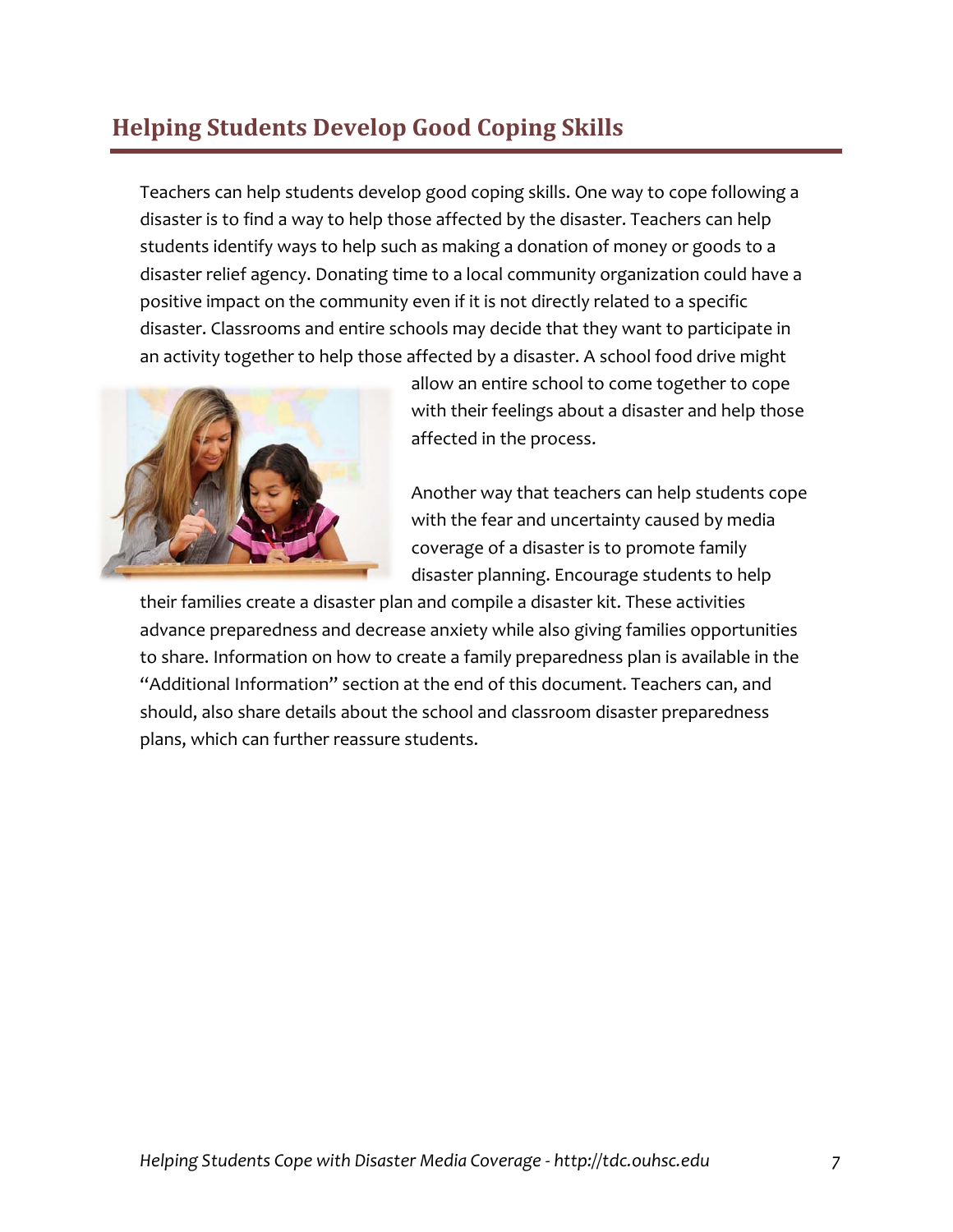#### **School Policy – Media Coverage of Disasters**

Disasters and other traumatic events may occur during school hours. For example, the September 11<sup>th</sup> terrorist attacks occurred while many children were at school. Because classrooms often have televisions and Internet access, school administrators need to decide whether students will be allowed to watch traumatic events like a disaster or terrorist attack on school televisions or computers if an event occurs during school hours.

If students are allowed to watch potentially traumatic events, then teachers,



counselors, social workers, and other school staff need to be available to answer students' questions about what has happened and to provide comfort and assurances of safety. If schools are not able to provide this support, then schools should consider not allowing students to watch such events.

Younger students (younger than 8 years old) may

have difficulty comprehending news coverage that is intended for adults, so preventing younger students from watching media coverage of disasters is recommended. Whatever schools decide, school administrators are encouraged to develop a disaster media policy that applies to the entire school or school district. The policy should address all students in the school. This will prevent individual teachers from having to decide on a case-by-case basis whether to allow students to watch disaster news.

A policy that does not allow students to watch media coverage of traumatic events in school does not mean those students will not find out about what happened. For example, students may learn about disasters from their cell or smart phones. With so much access to technology, students may even find out about a disaster before teachers and school staff. Additionally, if a disaster occurs one day students will arrive at school the next day aware of what has happened and potentially in need of support from teachers and school staff to deal with their reactions to the events. Therefore, there is no way to prevent students from finding out about "bad news," but schools and people who work in schools can be ready to help students cope with such events.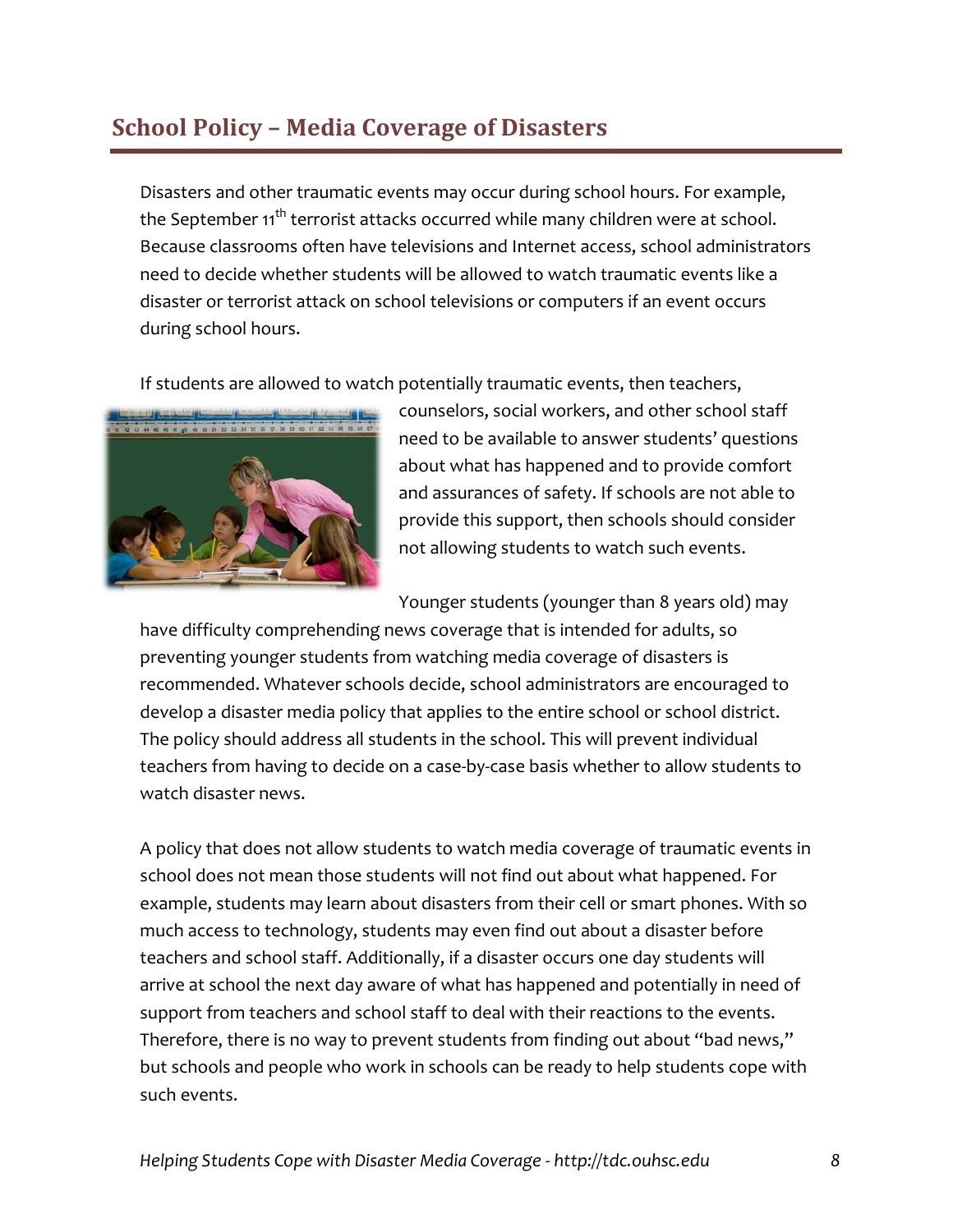#### **Summary**

- $\checkmark$  Media coverage of disasters can worry or frighten students.
- $\checkmark$  A disaster does not have to occur in your community for media coverage to affect students.
- $\checkmark$  The news media tend to emphasize the most frightening aspects of disaster.
- $\checkmark$  The most important thing teachers and school staff can do is to talk about disaster media coverage with students.
- $\checkmark$  Dealing with your own emotions about a disaster will help you "be there" for your students.
- $\checkmark$  You can teach good coping skills to your students.
- $\checkmark$  Help students find positive ways to cope with the disaster by helping others.
- $\checkmark$  Schools should develop policies that indicate whether students are allowed to watch news coverage of disasters at school.